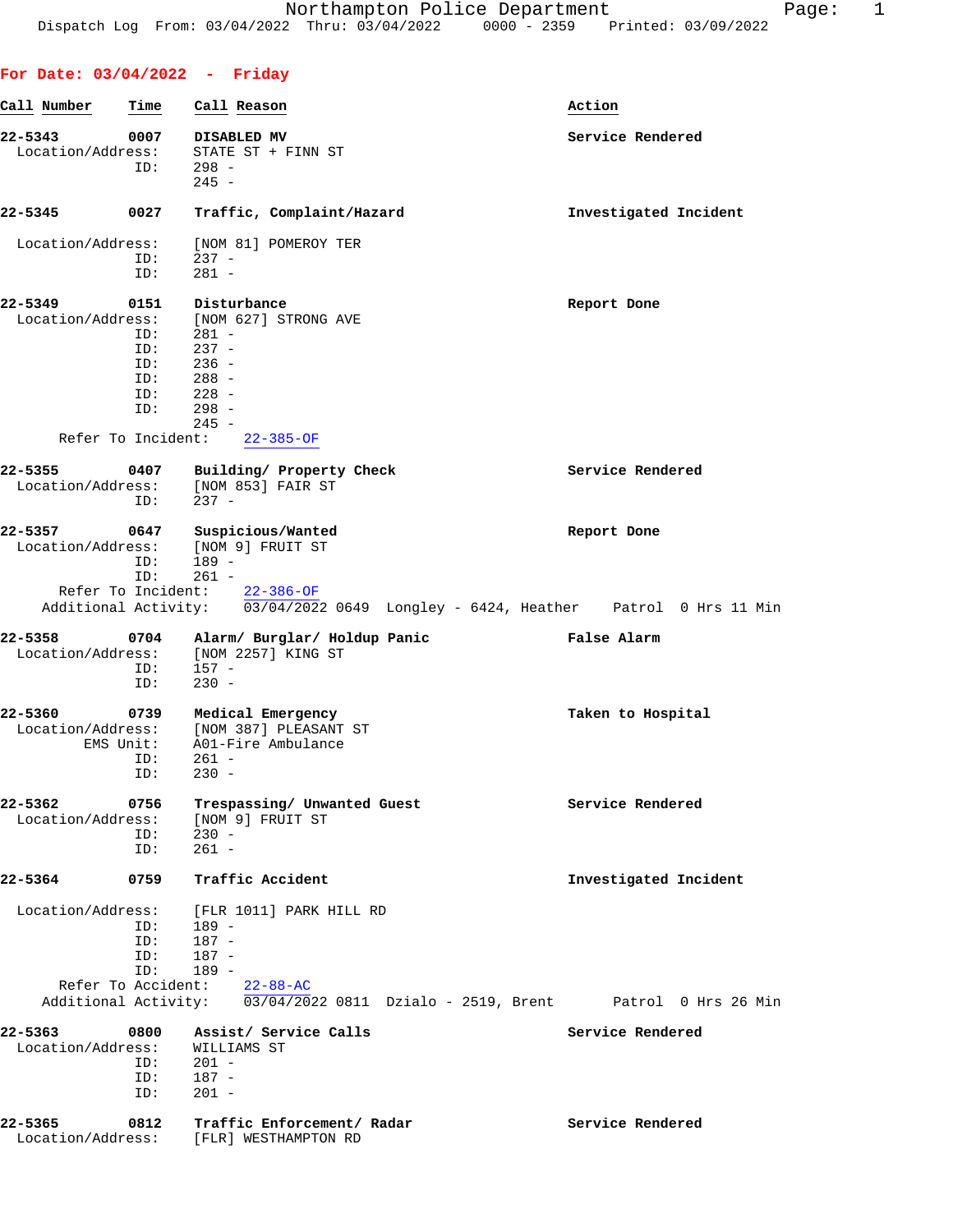| 157<br>-<br>$\sim$<br>____ | -- 12 |
|----------------------------|-------|
|----------------------------|-------|

| 22-5366                      |                           | 0835 Assist/ Service Calls<br>Location/Address: [NOM 188] CENTER ST<br>ID: 299 -                        | Report Done                   |
|------------------------------|---------------------------|---------------------------------------------------------------------------------------------------------|-------------------------------|
|                              | ID:<br>Refer To Incident: | $261 -$<br>$22 - 387 - OF$                                                                              |                               |
| $22 - 5368$                  | 0921                      | Traffic Accident                                                                                        | Investigated Incident         |
| Location/Address:            | ID:<br>ID:                | [NOM 2856] BRIDGE ST<br>$189 -$<br>170 -                                                                |                               |
|                              |                           | Refer To Incident: 22-388-OF<br>Refer To Accident: 22-89-AC                                             |                               |
| 22-5369<br>Location/Address: | 0936<br>ID:               | Property, Lost/Found<br>[NOM 933] MAIN ST<br>$230 -$                                                    | Service Rendered              |
| 22-5372<br>Location/Address: | 0945<br>ID:               | Assist/ Service Calls<br>PHILLIPS PL + HAWLEY ST<br>$230 -$                                             | Service Rendered              |
| 22-5371                      | 0946<br>ID:               | Traffic Enforcement/ Radar<br>Location/Address: [FLR] PARK HILL RD + GREENLEAF DR<br>$157 -$            | Service Rendered              |
| 22-5375                      | 1038                      | Motor Vehicle Stop                                                                                      | Cite/ Warning Issued/ Traffic |
| Location/Address:            | ID:                       | MAIN ST + GOTHIC ST<br>$230 -$                                                                          |                               |
| 22-5378<br>Location/Address: | 1105<br>ID:<br>ID:        | Alarm/ Healthwatch/ Help<br>[NOM 1022] BARRETT ST<br>EMS Unit: A01-Fire Ambulance<br>$170 -$<br>$187 -$ | False Alarm                   |
| 22-5380                      | 1124                      | Disturbance                                                                                             | Investigated Incident         |
| Location/Address:            | ID:<br>ID:<br>EMS Unit:   | [NOM 26] JACKSON ST<br>EMS Unit: A04-Fire Ambulance<br>$170 -$<br>$187 -$<br>A01-Fire Ambulance         |                               |
| 22-5383<br>Location/Address: | 1210<br>ID:               | Theft/ Larceny<br>[NOM 2283] EASTHAMPTON RD<br>$187 -$                                                  | Report Done                   |
|                              | Refer To Incident:        | $22 - 390 - OF$                                                                                         |                               |
| 22-5390                      | 1538                      | Investigation                                                                                           | Investigated Incident         |
| Location/Address:            | ID:<br>ID:                | [NOM 161] KING ST<br>$245 -$<br>$245 -$                                                                 |                               |
|                              | Refer To Incident:        | $22 - 293 - OF$                                                                                         |                               |
| 22-5391                      | 1543                      | Motor Vehicle Stop                                                                                      | Verbal Warning Given          |
| Location/Address:            | ID:                       | [NOM 186] KING ST<br>$245 -$                                                                            |                               |
| 22-5393<br>Location/Address: | 1554<br>ID:               | Medical Emergency<br>[NOM 1318] FRANKLIN ST<br>$230 -$                                                  | Taken to Hospital             |
|                              | Fire Unit:<br>EMS Unit:   | E1-Pumper-Engine 1<br>A01-Fire Ambulance                                                                |                               |
| 22-5395                      | 1603                      | Disturbance                                                                                             | Person Gone                   |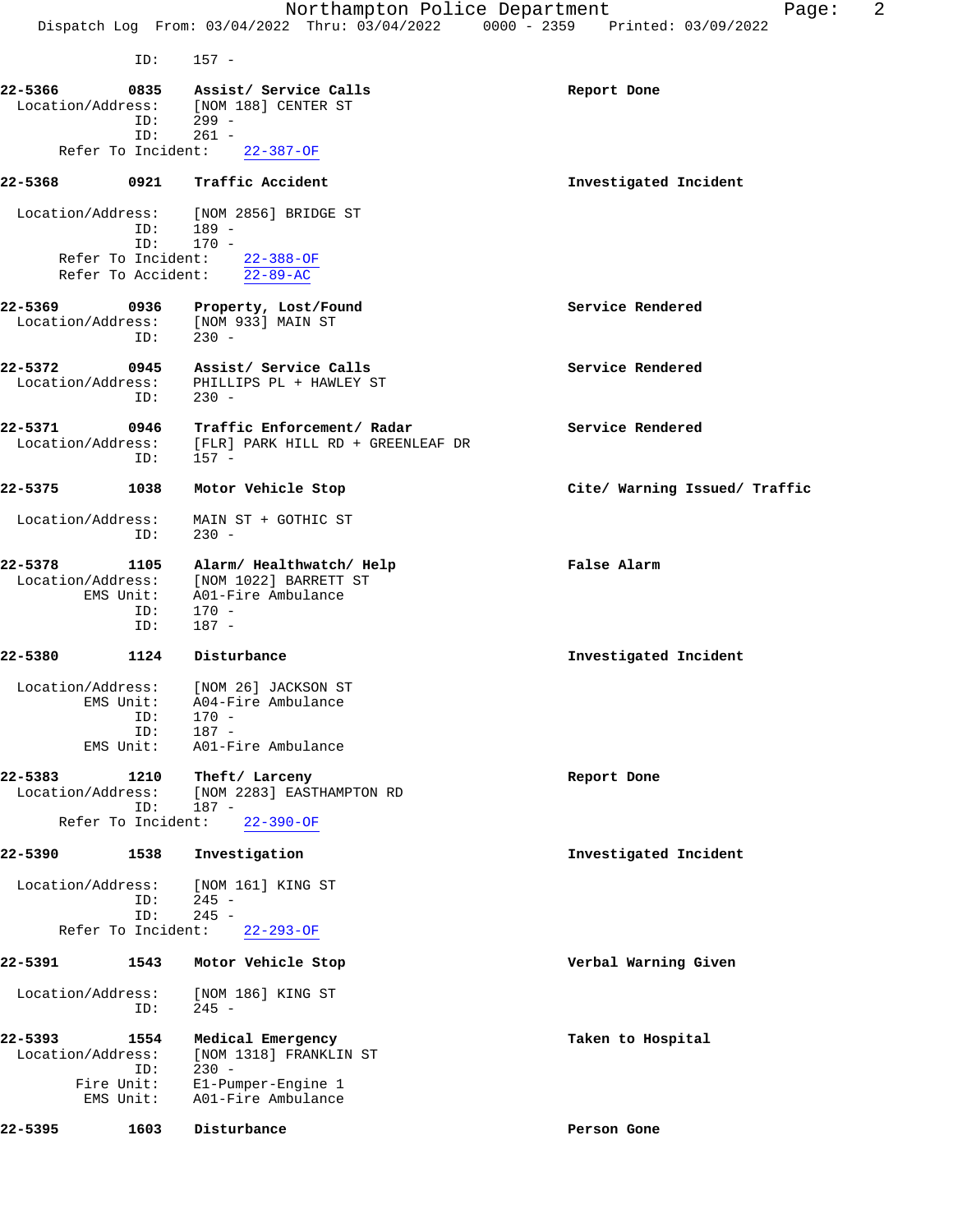|                                         |                    | Northampton Police Department<br>Dispatch Log From: 03/04/2022 Thru: 03/04/2022 0000 - 2359 Printed: 03/09/2022 |                       | Page: | 3 |
|-----------------------------------------|--------------------|-----------------------------------------------------------------------------------------------------------------|-----------------------|-------|---|
| Location/Address:                       | ID:<br>ID:         | [NOM 2639] PLEASANT ST<br>$245 -$<br>$203 -$                                                                    |                       |       |   |
| 22-5397<br>Location/Address:            | 1627<br>ID:<br>ID: | Trespassing/ Unwanted Guest<br>[NOM 2639] PLEASANT ST<br>$245 -$<br>$203 -$                                     | Service Rendered      |       |   |
| 22-5399<br>Location/Address:            | 1646<br>ID:        | Trespassing/ Unwanted Guest<br>[NOM 299] KING ST<br>$230 -$                                                     | Service Rendered      |       |   |
| 22-5400                                 | 1653               | Traffic Accident                                                                                                | Investigated Incident |       |   |
| Location/Address:<br>Refer To Accident: | ID:                | WEST ST + COLLEGE LN<br>$230 -$<br>$22 - 91 - AC$                                                               |                       |       |   |
| 22-5403                                 | 1801               | Alarm/ Burglar/ Holdup Panic                                                                                    | Investigated Incident |       |   |
| Location/Address:                       | ID:<br>ID:         | [NOM 30] N KING ST<br>$230 -$<br>$203 -$                                                                        |                       |       |   |
| 22-5404                                 | 1802               | Suspicious/Wanted                                                                                               | Area Search Negative  |       |   |
| Location/Address:                       | ID:<br>ID:         | [NOM 2639] PLEASANT ST<br>$210 -$<br>$261 -$                                                                    |                       |       |   |
| 22-5406                                 | 1823               | Public Service, Check Welfare                                                                                   | Investigated Incident |       |   |
| Location/Address:                       | ID:<br>ID:<br>ID:  | [NOM 15] BRIDGE ST<br>$230 -$<br>$203 -$<br>$261 -$                                                             |                       |       |   |
| 22-5408                                 | 1845               | Traffic, Complaint/Hazard                                                                                       | Area Search Negative  |       |   |
| Location/Address:                       | ID:<br>ID:         | [NOM 2066] BRIDGE ST<br>$203 -$<br>$230 -$                                                                      |                       |       |   |
| 22-5409                                 | 1853               | Traffic Accident                                                                                                | Investigated Incident |       |   |
| Location/Address:                       | ID:<br>ID:         | [FLR 89] LOCUST ST<br>261 -<br>$181 -$                                                                          |                       |       |   |
| 22-5410<br>Location/Address:            | 1935<br>ID:<br>ID: | Alarm/ Burglar/ Holdup Panic<br>[NOM 262] N KING ST<br>$203 -$<br>$230 -$                                       | False Alarm           |       |   |
| 22-5411<br>Location/Address:            | 1940<br>ID:<br>ID: | Trespassing/ Unwanted Guest<br>[NOM 2455] KING ST<br>$298 -$<br>$245 -$<br>$210 -$                              | Person Gone           |       |   |
| 22-5412                                 | 1955               | Traffic, Complaint/Hazard                                                                                       | Investigated Incident |       |   |
| Location/Address:                       | ID:                | [LED 21] N MAIN ST<br>$261 -$                                                                                   |                       |       |   |
| 22-5414<br>Location/Address:            | 2035<br>ID:<br>ID: | Trespassing/ Unwanted Guest<br>[NOM 2829] MAIN ST<br>$298 -$<br>$245 -$<br>$203 -$                              | Service Rendered      |       |   |
|                                         |                    |                                                                                                                 |                       |       |   |